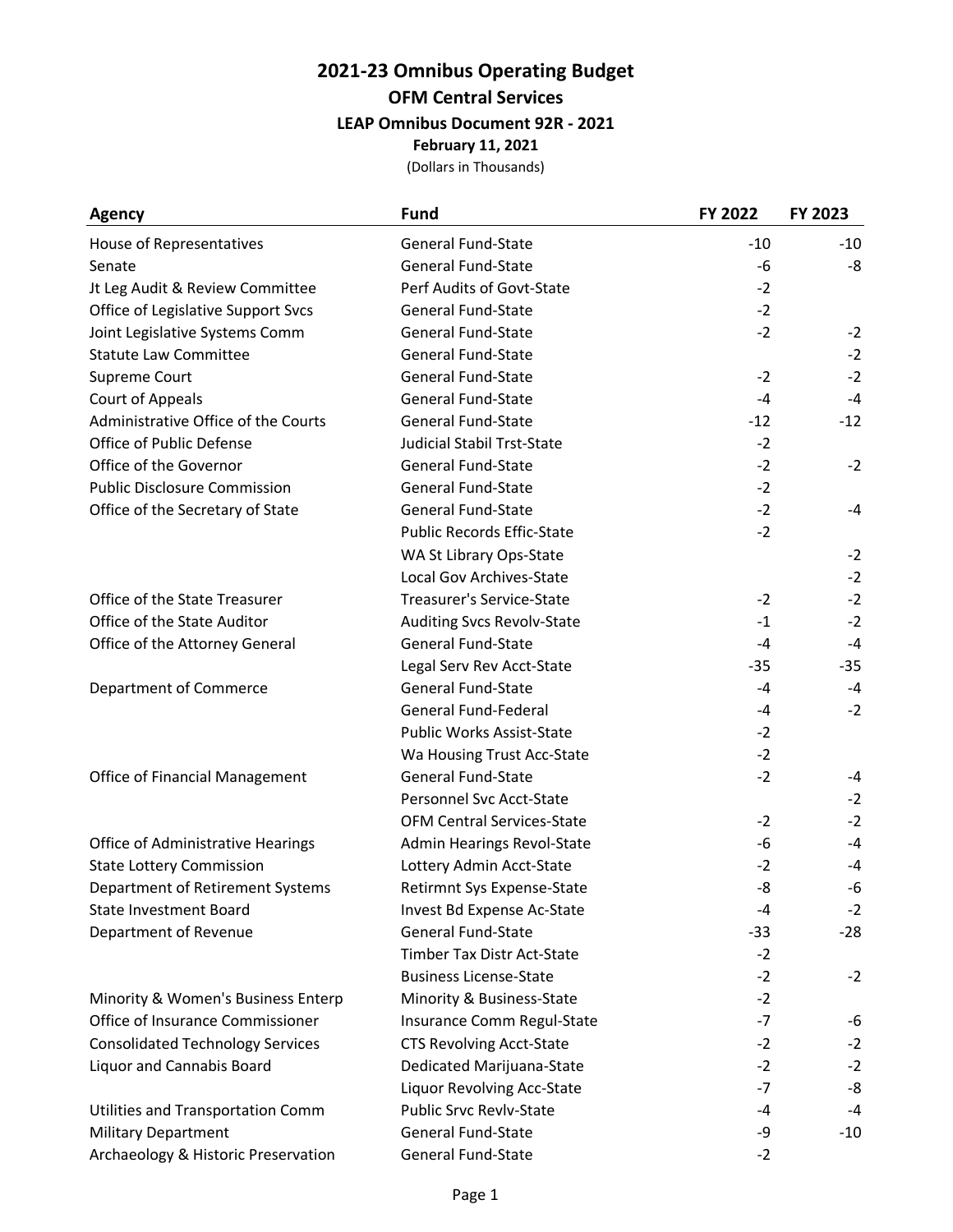## **2021-23 Omnibus Operating Budget OFM Central Services LEAP Omnibus Document 92R - 2021 February 11, 2021**

(Dollars in Thousands)

| <b>Agency</b>                             | <b>Fund</b>                       | FY 2022 | FY 2023 |
|-------------------------------------------|-----------------------------------|---------|---------|
| WA State Health Care Authority            | <b>General Fund-State</b>         | $-15$   | $-14$   |
|                                           | General Fund-Federal              | $-19$   | $-18$   |
|                                           | St Hlth Care Admn Ac-State        | -4      | $-2$    |
|                                           | School Employees' In-State        | $-2$    | $-2$    |
| Human Rights Commission                   | <b>General Fund-State</b>         | $-2$    |         |
| <b>Bd of Industrial Insurance Appeals</b> | <b>Accident Account-State</b>     | $-2$    | $-2$    |
|                                           | Medical Aid Account-State         | $-2$    | $-2$    |
| <b>Criminal Justice Training Comm</b>     | <b>General Fund-State</b>         | $-2$    | $-2$    |
| Department of Labor and Industries        | <b>Electrical License-State</b>   |         | $-2$    |
|                                           | Constr Regis Inspect-State        | -6      | $-4$    |
|                                           | <b>Accident Account-State</b>     | $-37$   | $-35$   |
|                                           | <b>Medical Aid Account-State</b>  | $-43$   | -44     |
| Department of Health                      | <b>General Fund-State</b>         | $-10$   | -8      |
|                                           | General Fund-Federal              | $-24$   | $-24$   |
|                                           | General Fund-Local                | $-11$   | $-10$   |
|                                           | <b>Health Prfessns Acct-State</b> | -8      | -6      |
|                                           | Safe Drink Wtr Acct-State         | $-2$    |         |
|                                           | Drinking Water Assis-Federal      | $-2$    | $-2$    |
| Department of Veterans' Affairs           | <b>General Fund-State</b>         | $-24$   | $-24$   |
| Children, Youth, and Families             | <b>General Fund-State</b>         | $-91$   | $-88$   |
|                                           | General Fund-Federal              | $-35$   | $-33$   |
| <b>Department of Corrections</b>          | General Fund-State                | $-264$  | $-247$  |
| Dept of Services for the Blind            | General Fund-Federal              | $-2$    | $-2$    |
| <b>Employment Security Department</b>     | General Fund-Federal              | $-2$    | $-2$    |
|                                           | General Fund-Local                | -6      | $-4$    |
|                                           | Unemploy Comp Admin-Federal       | -35     | $-33$   |
|                                           | Admin Contingen Acct-State        | $-2$    |         |
|                                           | <b>Employment Service-State</b>   | $-2$    | -4      |
|                                           | Fam Med Lv Insurance-State        | -4      | -6      |
| Dept of Social and Health Services        | <b>General Fund-State</b>         | $-323$  | $-303$  |
|                                           | General Fund-Federal              | $-147$  | $-138$  |
| Department of Ecology                     | <b>General Fund-State</b>         | -6      | -4      |
|                                           | Waste Reduct/Recycle-State        | $-1$    | $-2$    |
|                                           | <b>Water Quality Permit-State</b> | -6      | -6      |
|                                           | Underground Storage-State         | $-1$    |         |
|                                           | Hazardous Waste-State             | $-2$    |         |
|                                           | Radioactive Mixed-State           | -4      | $-2$    |
|                                           | Air Poll Contr Acct-State         | $-1$    |         |
|                                           | Oil Spill Prevn Acct-State        | $-2$    |         |
|                                           | Air Oper Permit Acct-State        | $-2$    |         |
|                                           | Model Toxics Oper-State           | $-25$   | $-24$   |
|                                           | Water Poll Ctrl Adm-State         | $-1$    |         |